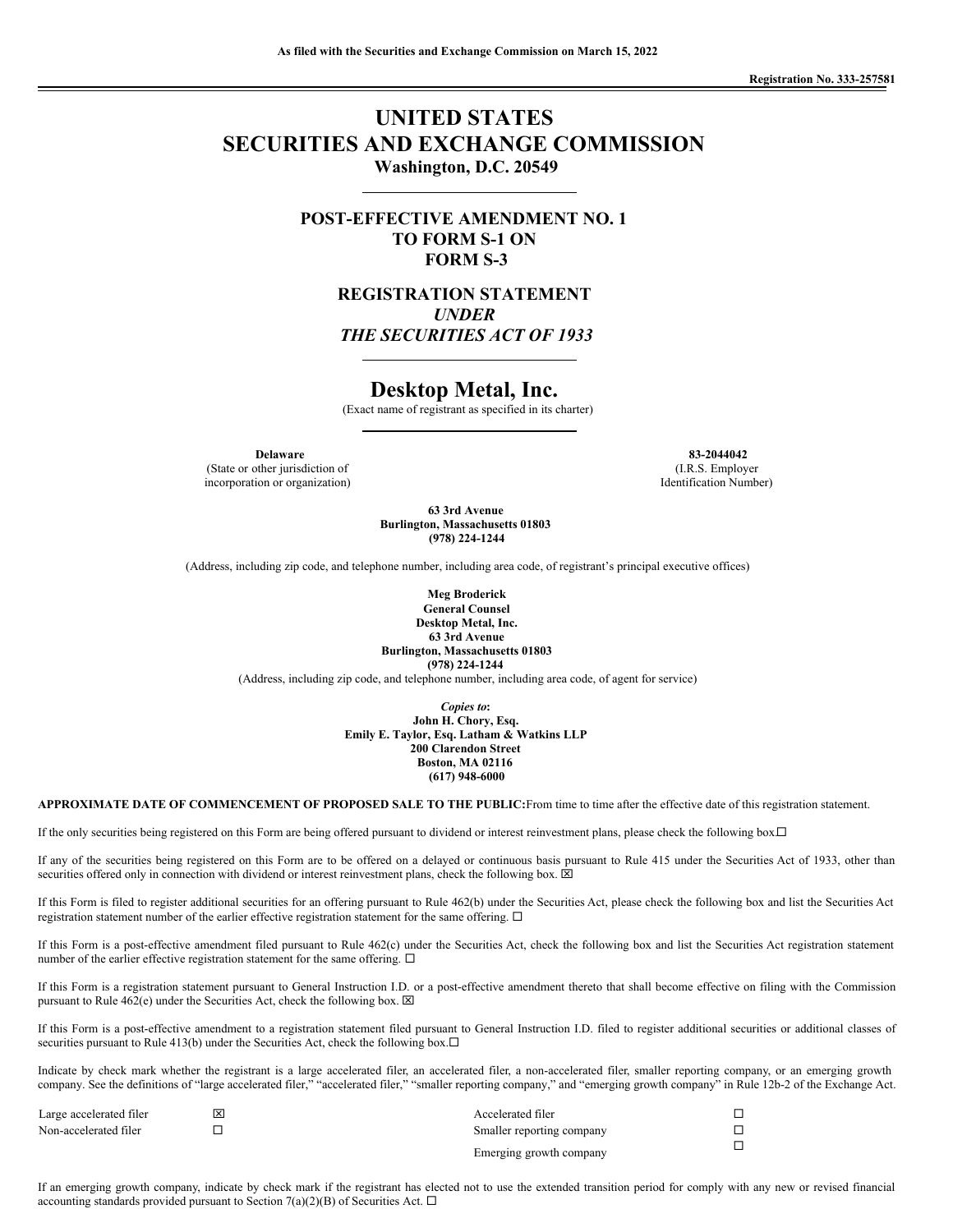## **EXPLANATORY NOTE**

On June 30, 2021, Desktop Metal, Inc. (the "Company") filed a registration statement with the Securities and Exchange Commission (the "SEC") on Form S-1 (File No. 333- 257581) (the "Registration Statement"). The Registration Statement, as amended, was declared effective by the SEC on July 16, 2021 and registered for resale by the selling stockholders identified in the prospectus therein of up to 3,376,696 shares of the Company's Class A common stock, par value \$0.0001 per share (the "Class A common stock").

This Post-Effective Amendment No. 1 to Form S-1 on Form S-3 (the "Post-Effective Amendment No. 1") is being filed by the Company (i) to convert the Registration Statement into a registration statement on Form S-3 and (ii) to include updated information regarding the selling stockholders named in the prospectus, including a reduction in the number of shares of Class A common stock being offered by the selling stockholders to 2,986,353 shares of Class A common stock. No additional securities are being registered under this Post-Effective Amendment No. 1. All applicable registration fees were paid at the time of the original filing of the Registration Statement.

## **PROSPECTUS**



# **Desktop Metal, Inc.**

## **2,986,353 Shares of Common Stock**

This prospectus relates to the resale, from time to time, of up to 2,986,353 shares of our Class A common stock, or the shares, by the selling stockholders identified in this prospectus, or the selling stockholders.

We will not receive any proceeds from the sale of the shares by the selling stockholders.

We will bear all costs, expenses and fees in connection with the registration of the shares of Class A common stock. The selling stockholders will bear all commissions and discounts, if any, attributable to their sales of the shares of Class A common stock.

Our Class A common stock is listed on the New York Stock Exchange (the "NYSE") under the symbol "DM". On March 14, 2022, the closing sale price of our Class A common stock as reported on the NYSE was \$3.55.

Our business and investment in our Class A common stock involve significant risks. These risks are described in the section titled "Risk Factors" beginning **on page 5 of this prospectus.**

Neither the Securities and Exchange Commission nor any state securities commission has approved or disapproved of these securities or passed upon the **accuracy or adequacy of this prospectus. Any representation to the contrary is a criminal offense.**

**The date of this prospectus is March 15, 2022.**

## **TABLE OF CONTENTS**

| <b>ABOUT THIS PROSPECTUS</b>                                           | 1                       |
|------------------------------------------------------------------------|-------------------------|
| <b>WHERE YOU CAN FIND MORE INFORMATION; INCORPORATION BY REFERENCE</b> | $\overline{2}$          |
| <b>THE COMPANY</b>                                                     | $\overline{3}$          |
| <b>THE OFFERING</b>                                                    | $\overline{\mathbf{4}}$ |
| <b>RISK FACTORS</b>                                                    | $\overline{5}$          |
| <b>USE OF PROCEEDS</b>                                                 | $6 \overline{6}$        |
| <b>DESCRIPTION OF CAPITAL STOCK</b>                                    | $\overline{1}$          |
| <b>SELLING STOCKHOLDERS</b>                                            | 11                      |
| <b>PLAN OF DISTRIBUTION</b>                                            | 12                      |
| <b>LEGAL MATTERS</b>                                                   | <u>14</u>               |
| <b>EXPERTS</b>                                                         | <u>14</u>               |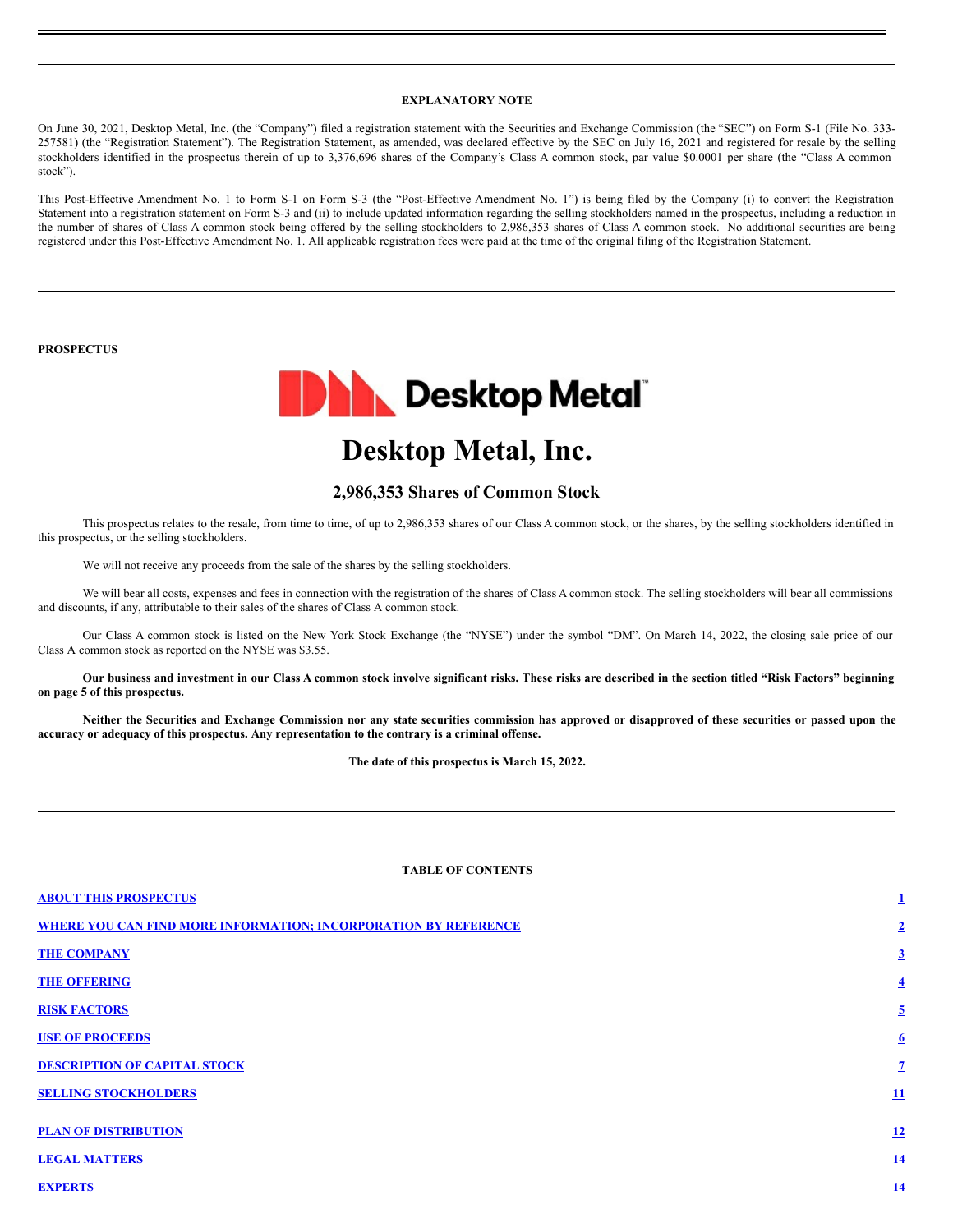## <span id="page-2-0"></span>**ABOUT THIS PROSPECTUS**

This prospectus is part of a registration statement filed with the U.S. Securities and Exchange Commission, or the SEC, using a "shelf" registration process. We are a "well-known seasoned issuer" as defined in Rule 405 under the Securities Act of 1933, as amended, or the Securities Act. By using a shelf registration statement, the selling stockholders may, from time to time, sell the shares in one or more offerings as described in this prospectus. When the selling stockholders offer and sell the shares, we or the selling stockholders may provide a prospectus supplement to this prospectus that contains specific information about the securities being offered and sold and the specific terms of that offering. We may also authorize one or more free writing prospectuses to be provided to you that may contain material information relating to these offerings. The prospectus supplement or free writing prospectus may also add, update or change information contained in this prospectus with respect to that offering. If there is any inconsistency between the information in this prospectus and the applicable prospectus supplement or free writing prospectus, you should rely on the prospectus supplement or free writing prospectus, as applicable. Before purchasing any securities, you should carefully read both this prospectus and the applicable prospectus supplement (and any applicable free writing prospectuses), together with the additional information described under the heading "Where You Can Find More Information; Incorporation by Reference."

Neither we, nor the selling stockholders, have authorized anyone to provide you with any information or to make any representations other than those contained in this prospectus, any applicable prospectus supplement or any free writing prospectuses prepared by or on behalf of us or to which we have referred you. We and the selling stockholders take no responsibility for, and can provide no assurance as to the reliability of, any other information that others may give you. The selling stockholders will not make an offer to sell the shares in any jurisdiction where the offer or sale is not permitted. You should assume that the information appearing in this prospectus and the applicable prospectus supplement to this prospectus is accurate only as of the date on its respective cover, that the information appearing in any applicable free writing prospectus is accurate only as of the date of that free writing prospectus, and that any information incorporated by reference is accurate only as of the date of the document incorporated by reference, unless we indicate otherwise. Our business, financial condition, results of operations and prospectus may have changed since those dates. This prospectus incorporates by reference, and any prospectus supplement or free writing prospectus may contain and incorporate by reference, market data and industry statistics and forecasts that are based on independent industry publications and other publicly available information. Although we believe these sources are reliable, we do not guarantee the accuracy or completeness of this information and we have not independently verified this information. In addition, the market and industry data and forecasts that may be included or incorporated by reference in this prospectus, any prospectus supplement or any applicable free writing prospectus may involve estimates, assumptions and other risks and uncertainties and are subject to change based on various factors, including those discussed under the heading "Risk Factors" contained in this prospectus, the applicable prospectus supplement and any applicable free writing prospectus, and under similar headings in other documents that are incorporated by reference into this prospectus. Accordingly, investors should not place undue reliance on this information.

When we refer to "Desktop Metal," "we," "our," "us" and the "Company" in this prospectus, we mean Desktop Metal, Inc. and its consolidated subsidiaries, unless otherwise specified. When we refer to "you," we mean the potential holders of the shares.

We own or have rights to trademarks, trade names and service marks that we use in connection with the operation of our business. In addition, our name, logos and website name and address are our trademarks or service marks. Solely for convenience, in some cases, the trademarks, trade names and service marks referred to in this offering memorandum are listed without the applicable ®, ™ and SM symbols, but we will assert, to the fullest extent under applicable law, our rights to these trademarks, trade names and service marks. Other trademarks, trade names and service marks appearing in this prospectus are the property of their respective owners.

$$
1 \\
$$

#### <span id="page-2-1"></span>**WHERE YOU CAN FIND MORE INFORMATION; INCORPORATION BY REFERENCE**

#### **Available Information**

We file reports, proxy statements and other information with the SEC. The SEC maintains a web site that contains reports, proxy and information statements and other information about issuers, such as us, who file electronically with the SEC. The address of that website is *http://www.sec.gov*.

Our web site address is *https://www.desktopmetal.com*. The information on our web site, however, is not, and should not be deemed to be, a part of this prospectus.

This prospectus and any prospectus supplement are part of a registration statement that we filed with the SEC and do not contain all of the information in the registration statement. The full registration statement may be obtained from the SEC or us, as provided below. Documents establishing the terms of the offered securities are or may be filed as exhibits to the registration statement or documents incorporated by reference in the registration statement. Statements in this prospectus or any prospectus supplement about these documents are summaries and each statement is qualified in all respects by reference to the document to which it refers. You should refer to the actual documents for a more complete description of the relevant matters. You may inspect a copy of the registration statement through the SEC's website, as provided above.

## **Incorporation by Reference**

The SEC's rules allow us to "incorporate by reference" information into this prospectus, which means that we can disclose important information to you by referring you to another document filed separately with the SEC. The information incorporated by reference is deemed to be part of this prospectus, and subsequent information that we file with the SEC will automatically update and supersede that information. Any statement contained in this prospectus or a previously filed document incorporated by reference will be deemed to be modified or superseded for purposes of this prospectus to the extent that a statement contained in this prospectus or a subsequently filed document incorporated by reference modifies or replaces that statement.

This prospectus and any accompanying prospectus supplement incorporate by reference the documents set forth below that have previously been filed with the SEC:

- [•](https://www.sec.gov/ix?doc=/Archives/edgar/data/1754820/000155837022003681/dm-20211231x10k.htm) Our Annual Report on Form 10-K for the year ended [December](https://www.sec.gov/ix?doc=/Archives/edgar/data/1754820/000155837022003681/dm-20211231x10k.htm) 31, 2021, filed with the SEC on March 15, 2022.
- [•](http://www.sec.gov/ix?doc=/Archives/edgar/data/1754820/000110465921149069/tm2134989d1_8k.htm) The [Amendment](http://www.sec.gov/ix?doc=/Archives/edgar/data/1754820/000110465921149069/tm2134989d1_8k.htm) to our Current Report on Form 8-K filed with the SEC on December 13, 2021.
- [•](http://www.sec.gov/Archives/edgar/data/1754820/000121390019004020/f8a12b031319_trineacq.htm) The description of our Class A common stock contained in our Registration Statement on Form 8-A, filed with the SEC on March 13, 2019, including any [amendments](http://www.sec.gov/Archives/edgar/data/1754820/000121390019004020/f8a12b031319_trineacq.htm) or reports filed with the SEC for the purpose of updating such description.
- Part II, Item 8 of the Annual Report on Form 10-K of The ExOne [Company](https://www.sec.gov/ix?doc=/Archives/edgar/data/1561627/000156459021012530/xone-10k_20201231.htm) filed on March 11, 2021 regarding the audited consolidated financial statements of The ExOne Company as of and for the years ended December 31, 2020 and 2019, including the auditor's report thereon and the notes related thereto.
- Part I, Item 1 of the Quarterly Report on Form 10-Q of The ExOne Company filed on [November](https://www.sec.gov/ix?doc=/Archives/edgar/data/1561627/000156459021056420/xone-10q_20210930.htm) 12, 2021 regarding the unaudited interim consolidated financial statements of The ExOne Company as of September 30, 2021, and for the nine months ended September 30, 2021 and 2020 and the notes related thereto.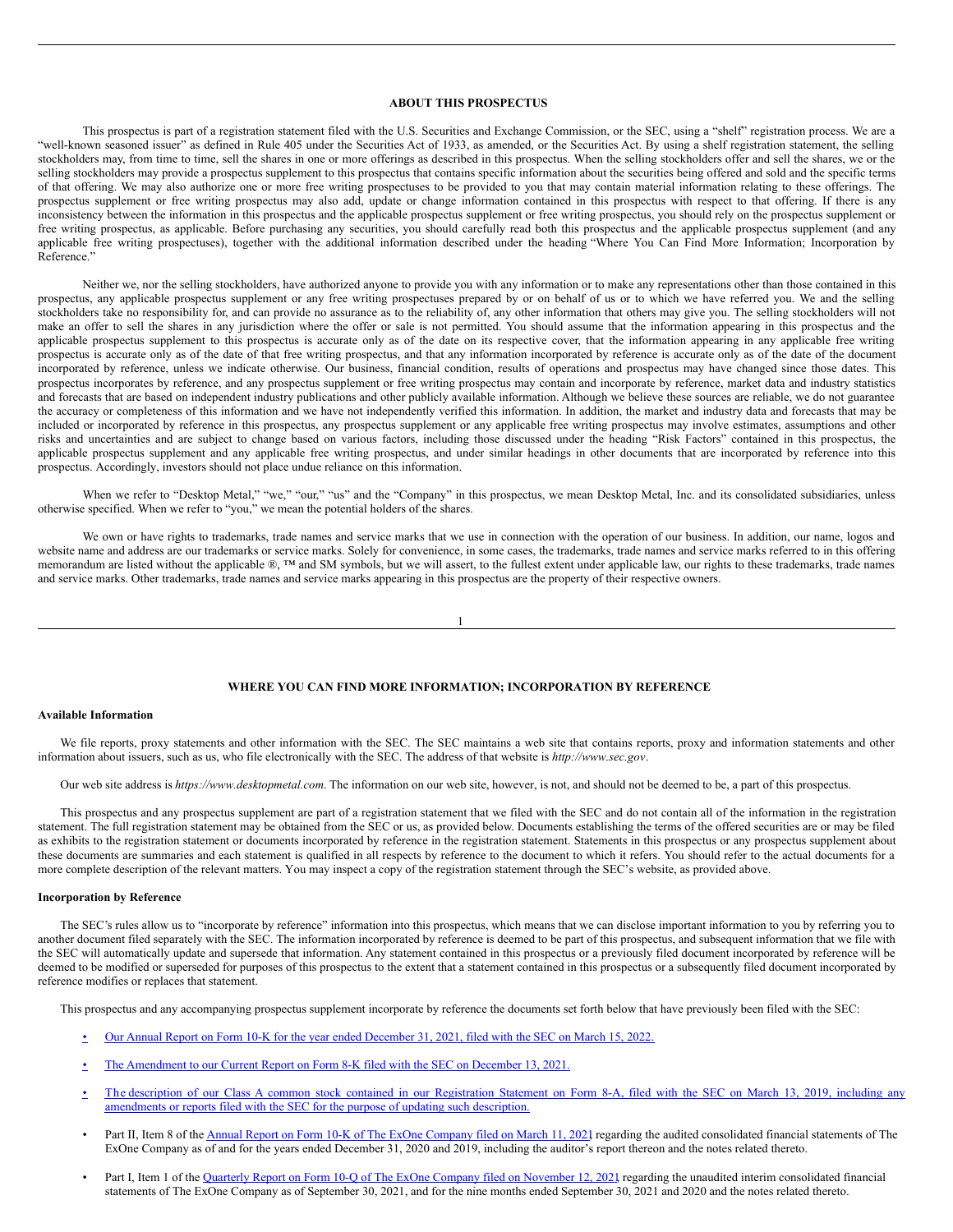All reports and other documents we subsequently file pursuant to Section 13(a), 13(c), 14 or 15(d) of the Securities Exchange Act of 1934, as amended, which we refer to as the "Exchange Act" in this prospectus, prior to the termination of this offering but excluding any information furnished to, rather than filed with, the SEC, will also be incorporated by reference into this prospectus and deemed to be part of this prospectus from the date of the filing of such reports and documents.

You may request a free copy of any of the documents incorporated by reference in this prospectus by writing or telephoning us at the following address:

## Desktop Metal, Inc. 63 3 rd Avenue Burlington, Massachusetts 01803 (978) 224-1244

Exhibits to the filings will not be sent, however, unless those exhibits have specifically been incorporated by reference in this prospectus or any accompanying prospectus supplement.

 $\overline{2}$ 

## <span id="page-3-0"></span>**THE COMPANY**

Desktop Metal is pioneering a new generation of additive manufacturing technologies focused on Additive Manufacturing 2.0, the volume production of end-use parts. We offer a comprehensive portfolio of integrated additive manufacturing solutions comprised of hardware, software, materials and services with support for metals, polymers, elastomers, ceramics, sands, composites, wood and biocompatible materials. Our solutions span use cases across the product life cycle, from product development to mass production and aftermarket operations, and they address an array of industries, including automotive, healthcare and dental, consumer products, heavy industry, aerospace, machine design and research and development. At Desktop Metal, we believe additive manufacturing, commonly referred to as 3D printing, is one of the most exciting and transformational technology innovations of our time. Our mission is to enable high volume production, while making additive manufacturing accessible to all engineers, designers and manufacturers. In doing so, we believe we will empower businesses to adopt radical, new approaches to design and production and enable the success of many of the high growth industries that will drive global economic growth in the years to come.

We were incorporated in September 2018 under the name Trine Acquisition Corp. ("Trine"). In December 2020, Trine acquired Desktop Metal, Inc., which was incorporated in 2015 ("Legacy Desktop Metal"), after which Legacy Desktop Metal became a wholly owned subsidiary of Trine. Following the acquisition, Trine changed its name to Desktop Metal, Inc. and Legacy Desktop Metal changed its name to Desktop Metal Operating, Inc.

Our principal executive offices are located at 63 Third Avenue in Burlington, Massachusetts 01803, and our telephone number is (978) 224-1244.

| 3                                                                  |                                                                                                                                                                                                                                        |
|--------------------------------------------------------------------|----------------------------------------------------------------------------------------------------------------------------------------------------------------------------------------------------------------------------------------|
|                                                                    |                                                                                                                                                                                                                                        |
|                                                                    | <b>THE OFFERING</b>                                                                                                                                                                                                                    |
| Issuer                                                             | Desktop Metal, Inc.                                                                                                                                                                                                                    |
| Shares of Class A Common Stock Offered by the Selling Stockholders | Up to 2,986,353 shares.                                                                                                                                                                                                                |
| Use of Proceeds                                                    | We will not receive any proceeds from the sale of shares of Class A common stock by<br>the selling stockholders.                                                                                                                       |
| Market for Class A Common Stock                                    | Our Class A common stock is listed on the NYSE under the symbol "DM".                                                                                                                                                                  |
| <b>Risk Factors</b>                                                | Investing in our Class A common stock involves a high degree of risk. See "Risk"<br>Factors' beginning on page 5 of this prospectus for a discussion of factors you should<br>carefully consider before investing in our common stock. |
| 4                                                                  |                                                                                                                                                                                                                                        |

#### <span id="page-3-2"></span><span id="page-3-1"></span>**RISK FACTORS**

Investment in any securities offered pursuant to this prospectus and the applicable prospectus supplement involves risks. You should carefully consider the risk factors incorporated by reference to our most recent Annual Report on Form 10-K and any subsequent Quarterly Reports on Form 10-Q or Current Reports on Form 8-K, and all other information contained or incorporated by reference into this prospectus, as updated by our subsequent filings under the Exchange Act, and the risk factors and other information contained in the applicable prospectus supplement and any applicable free writing prospectus before acquiring any of such securities. The occurrence of any of these risks might cause you to lose all or part of your investment in the offered securities.

#### <span id="page-3-3"></span>**USE OF PROCEEDS**

We will not receive any proceeds from the sale of shares of Class A common stock by the selling stockholders.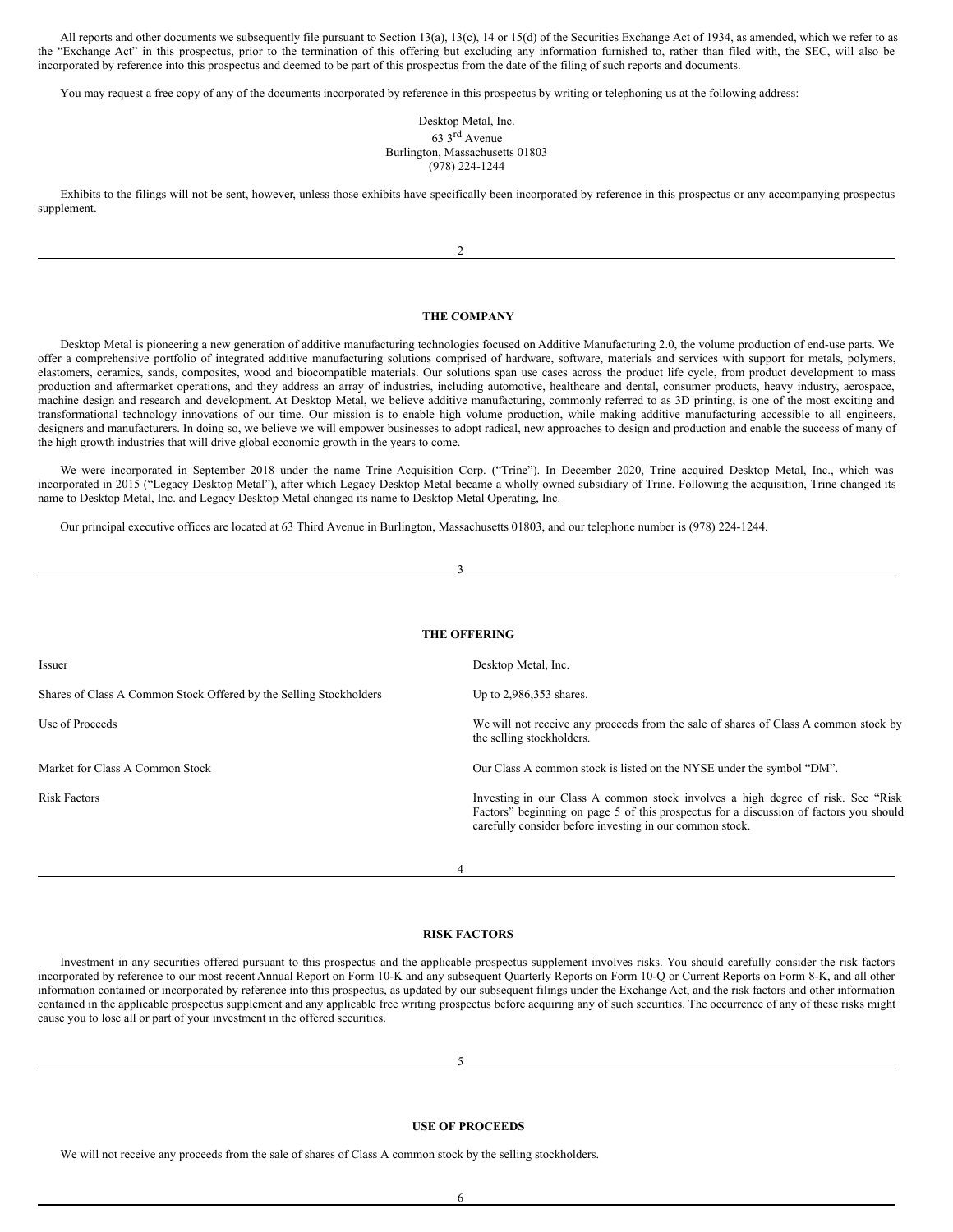#### <span id="page-4-0"></span>**DESCRIPTION OF CAPITAL STOCK**

#### **General**

The following description summarizes some of the terms of our certificate of incorporation and bylaws and of the General Corporation Law of the State of Delaware. This description is summarized from, and qualified in its entirety by reference to, our certificate of incorporation and bylaws, each of which has been publicly filed with the SEC, as well as the relevant provisions of the DGCL.

#### **Capital Stock**

Our authorized capital stock consists of 500,000,000 shares of Class A common stock, par value \$0.0001 per share, and 50,000,000 shares of preferred stock, par value \$0.0001 per share. Unless our board of directors determines otherwise, we will issue all shares of our capital stock in uncertificated form.

#### **Class A Common Stock**

Holders of shares of Class A common stock are entitled to one vote for each share held of record on all matters submitted to a vote of stockholders. The holders of Class A common stock do not have cumulative voting rights in the election of directors.

In the event of our liquidation, dissolution or winding up and after payment in full of all amounts required to be paid to creditors and to any future holders of preferred stock having liquidation preferences, if any, the holders of Class A common stock will be entitled to receive pro rata our remaining assets available for distribution. Holders of Class A common stock do not have preemptive, subscription, redemption or conversion rights. There are no redemption or sinking fund provisions applicable to the Class A common stock. The rights, powers, preferences and privileges of holders of the Class A common stock are subject to those of the holders of any shares of preferred stock that the board of directors may authorize and issue in the future.

#### **Preferred Stock**

Under the terms of the certificate of incorporation, our board of directors is authorized to direct us to issue shares of preferred stock in one or more series without stockholder approval. Our board of directors has the discretion to determine the rights, powers, preferences, privileges and restrictions, including voting rights, dividend rights, conversion rights, redemption privileges and liquidation preferences, of each series of preferred stock.

The purpose of authorizing our board of directors to issue preferred stock and determine its rights and preferences is to eliminate delays associated with a stockholder vote on specific issuances. The issuance of preferred stock, while providing flexibility in connection with possible acquisitions, future financings and other corporate purposes, could have the effect of making it more difficult for a third party to acquire, or could discourage a third party from seeking to acquire, a majority of the outstanding voting stock.

Additionally, the issuance of preferred stock may adversely affect the holders of Class A common stock by restricting dividends on the Class A common stock, diluting the voting power of the Class A common stock or subordinating the liquidation rights of the Class A common stock. As a result of these or other factors, the issuance of preferred stock could have an adverse impact on the market price of the Class A common stock.

#### **Dividends**

Declaration and payment of any dividend is subject to the discretion of our board of directors. The time and amount of dividends is dependent upon, among other things, our business prospects, results of operations, financial condition, cash requirements and availability, debt repayment obligations, capital expenditure needs, contractual restrictions, covenants in the agreements governing current and future indebtedness, industry trends, the provisions of Delaware law affecting the payment of dividends and distributions to stockholders and any other factors or considerations our board of directors may regard as relevant.

We currently intend to retain all available funds and any future earnings to fund the development and growth of our business, and therefore do not anticipate declaring or paying any cash dividends on Class A common stock in the foreseeable future.

#### **Anti-Takeover Provisions**

The certificate of incorporation and bylaws contain provisions that may delay, defer or discourage another party from acquiring control of us. We expect that these provisions, which are summarized below, will discourage coercive takeover practices or inadequate takeover bids. These provisions are also designed to encourage persons seeking to acquire control of us to first negotiate with our board of directors, which may result in an improvement of the terms of any such acquisition in favor of our stockholders. However, they also give our board of directors the power to discourage acquisitions that some stockholders may favor.

## **Authorized but Unissued Shares**

The authorized but unissued shares of Class A common stock and preferred stock are available for future issuance without stockholder approval, subject to any limitations imposed by the listing standards of the NYSE. These additional shares may be used for a variety of corporate finance transactions, acquisitions and employee benefit plans. The existence of authorized but unissued and unreserved Class A common stock and preferred stock could make more difficult or discourage an attempt to obtain control of us by means of a proxy contest, tender offer, merger or otherwise.

## **Classified Board of Directors**

Our certificate of incorporation provides that our board of directors is divided into three classes of directors, with the classes to be as nearly equal in number as possible, and with each director serving a three- year term. As a result, approximately one-third of our board of directors will be elected each year. The classification of directors has the effect of making it more difficult for stockholders to change the composition of our board of directors.

## **Stockholder Action; Special Meetings of Stockholders**

Our certificate of incorporation provides that stockholders may not take action by written consent, but may only take action at annual or special meetings of stockholders. As a result, a holder controlling a majority of capital stock would not be able to amend the bylaws or remove directors without holding a meeting of stockholders called in accordance with the bylaws. Further, our certificate of incorporation provides that only the chairperson of our board of directors, a majority of our board of directors, our Chief Executive Officer or our President may call special meetings of stockholders, thus prohibiting a stockholder from calling a special meeting. These provisions might delay the ability of stockholders to force consideration of a proposal or for stockholders controlling a majority of capital stock to take any action, including the removal of directors.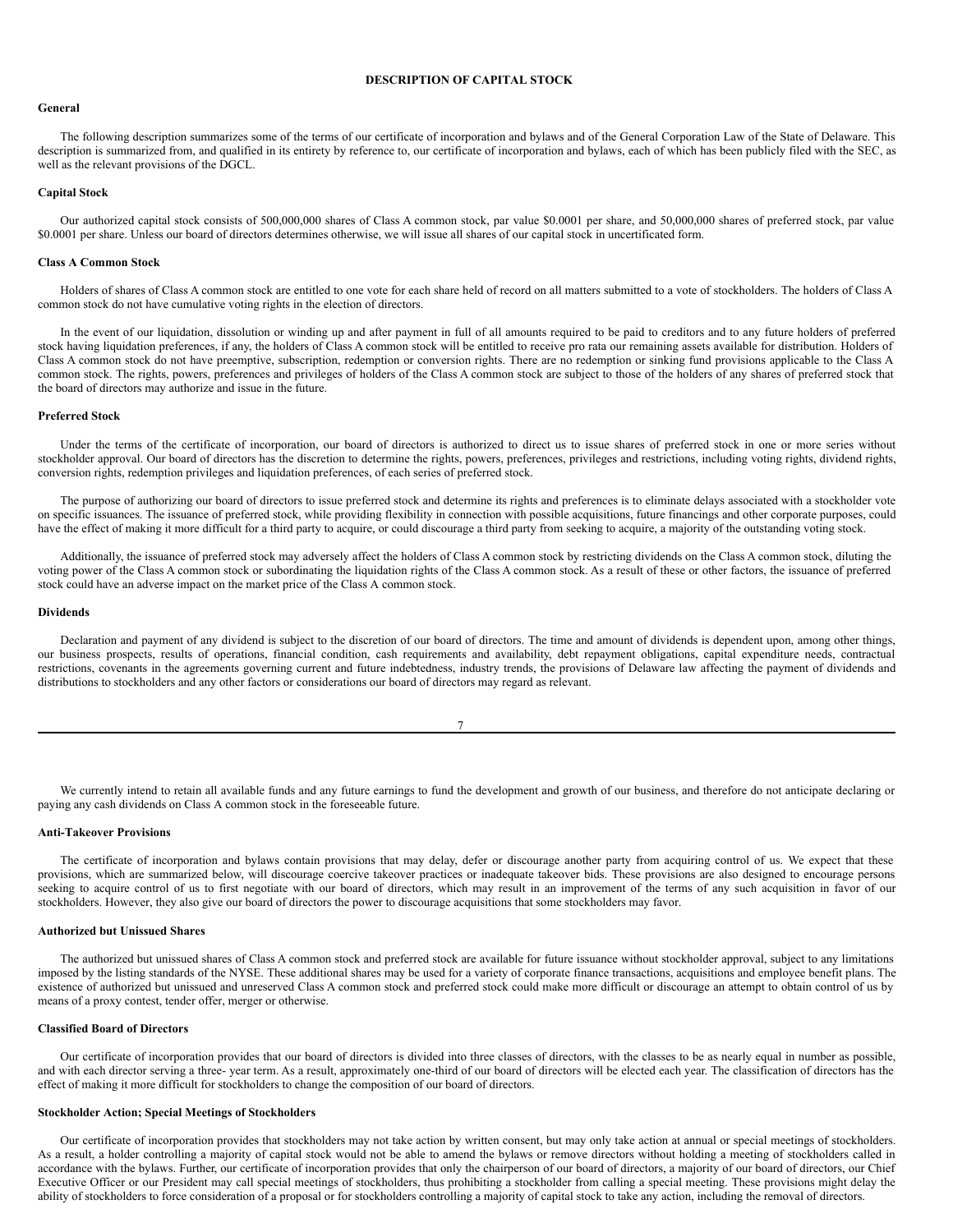#### **Advance Notice Requirements for Stockholder Proposals and Director Nominations**

In addition, our bylaws establish an advance notice procedure for stockholder proposals to be brought before an annual meeting or special meeting of stockholders. Generally, in order for any matter to be "properly brought" before a meeting, the matter must be (a) specified in a notice of meeting given by or at the direction of our board of directors, (b) if not specified in a notice of meeting, otherwise brought before the meeting by our board of directors or the chairperson of the meeting, or (c) otherwise properly brought before the meeting by a stockholder present in person who (1) was a stockholder both at the time of giving the notice and at the time of the meeting, (2) is entitled to vote at the meeting, and (3) has complied with the advance notice procedures specified in our bylaws or properly made such proposal in accordance with Rule 14a-8 under the Exchange Act and the rules and regulations thereunder, which proposal has been included in the proxy statement for the annual meeting. Further, for business to be properly brought before an annual meeting by a stockholder, the stockholder must (a) provide timely notice in writing and in proper form to the secretary and (b) provide any updates or supplements to such notice at the times and in the forms required by our bylaws. To be timely, a stockholder's notice must be delivered to, or mailed and received at, our principal executive offices not less than 90 days nor more than 120 days prior to the one-year anniversary of the preceding year's annual meeting; provided, however, that if the date of the annual meeting is more than 30 days before or more than 60 days after such anniversary date, notice by the stockholder to be timely must be so delivered, or mailed and received, not later than the 90th day prior to such annual meeting or, if later, the 10th day following the day on which public disclosure of the date of such annual meeting was first made.

8

Stockholders at an annual meeting or special meeting may only consider proposals or nominations specified in the notice of meeting or brought before the meeting by or at the direction of our board of directors or by a qualified stockholder of record on the record date for such meeting, who is entitled to vote at the meeting and who has delivered timely written notice in proper form to our secretary of the stockholder's intention to bring such business before the meeting. These provisions could have the effect of delaying stockholder actions that are favored by the holders of a majority of the outstanding voting securities until the next stockholder meeting.

#### **Amendment of Certificate of Incorporation or Bylaws**

Our bylaws may be amended or repealed by a majority vote of our board of directors or by the holders of at least sixty-six and two-thirds percent of the voting power of all of the then-outstanding shares entitled to vote generally in the election of directors, voting together as a single class. The affirmative vote of a majority of our board of directors and at least sixty-six and two-thirds percent in voting power of the outstanding shares entitled to vote would be required to amend certain provisions of our certificate of incorporation.

#### **Limitations on Liability and Indemnification of Officers and Directors**

Our certificate of incorporation and bylaws provide indemnification and advancement of expenses for our directors and officers to the fullest extent permitted by the DGCL, subject to certain limited exceptions. We have entered into indemnification agreements with each of our directors and officers. In some cases, the provisions of those indemnification agreements may be broader than the specific indemnification provisions contained under Delaware law. In addition, as permitted by Delaware law, our certificate of incorporation and bylaws include provisions that eliminate the personal liability of directors for monetary damages resulting from breaches of certain fiduciary duties as a director. The effect of this provision is to restrict our rights and the rights of our stockholders in derivative suits to recover monetary damages against a director for breach of fiduciary duties as a director.

These provisions may be held not to be enforceable for violations of the federal securities laws of the United States.

#### **Dissenters' Rights of Appraisal and Payment**

Under the DGCL, with certain exceptions, our stockholders have appraisal rights in connection with a merger or consolidation of our company. Pursuant to Section 262 of the DGCL, stockholders who properly demand and perfect appraisal rights in connection with such merger or consolidation have the right to receive payment of the fair value of their shares as determined by the Delaware Court of Chancery.

#### **Stockholders' Derivative Actions**

Under the DGCL, any of our stockholders may bring an action in our name to procure a judgment in its favor, also known as a derivative action, provided that the stockholder bringing the action is a holder of the our shares at the time of the transaction to which the action relates.

#### **Forum Selection**

Our certificate of incorporation provides that unless we consent in writing to the selection of an alternative forum, the Court of Chancery of the State of Delaware, to the fullest extent permitted by applicable law, is the sole and exclusive forum for: (i) any derivative action brought by a stockholder on behalf of the Company, (ii) any claim of breach of a fiduciary duty owed by any of our directors, officers, stockholders or employees, (iii) any claim against us arising under our certificate of incorporation, bylaws or the DGCL or (iv) any claim against us governed by the internal affairs doctrine. Our certificate of incorporation designates the federal district courts of the United States of America as the exclusive forum for the resolution of any complaint asserting a cause of action arising under the Securities Act.

<span id="page-5-0"></span>9

#### **Transfer Agent and Registrar**

The transfer agent and registrar for the Class A common stock is Continental Stock Transfer & Trust Company.

## **Trading Symbol and Market**

Our Class A common stock is listed on the NYSE under the symbol "DM".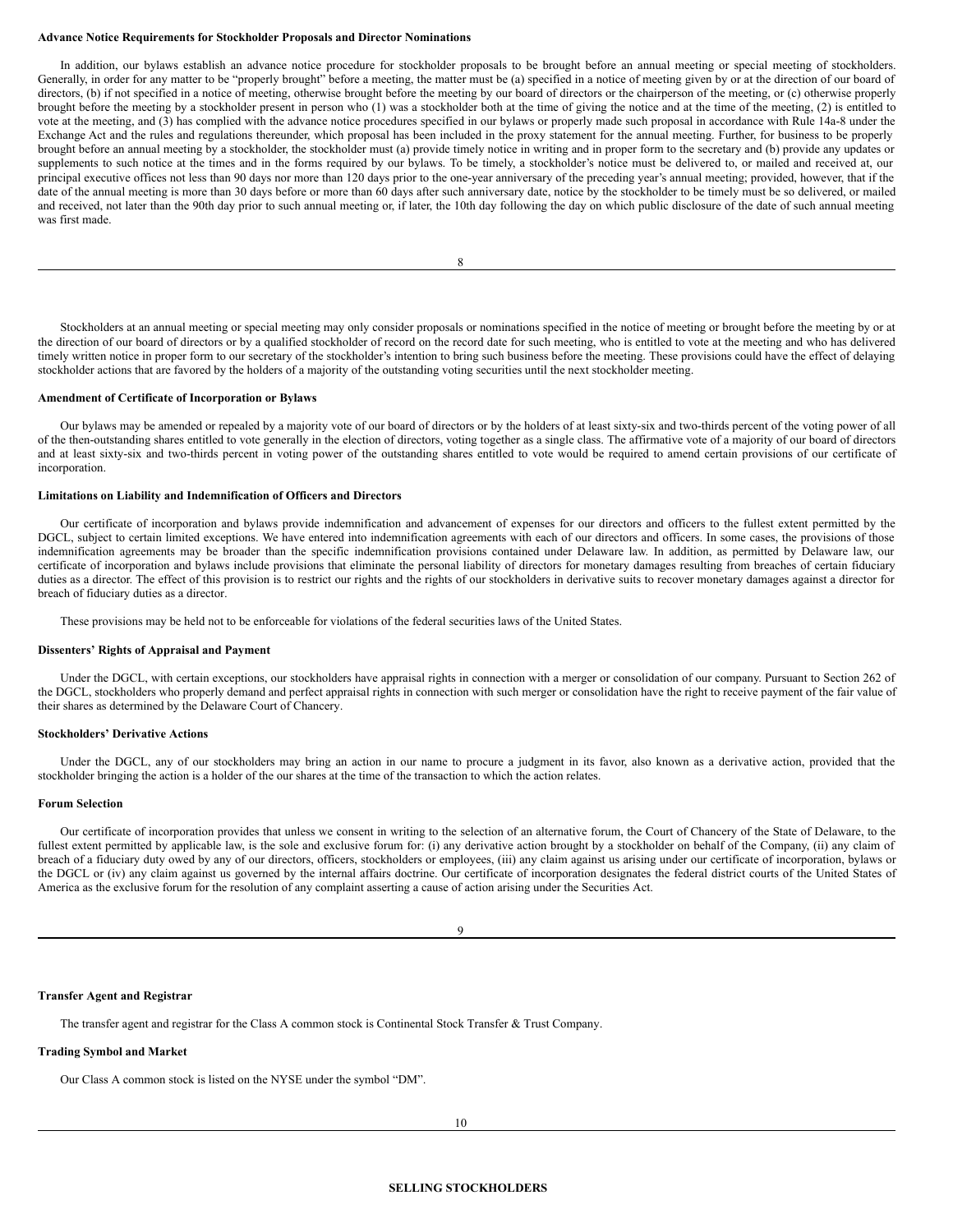This prospectus covers the resale from time to time by the selling stockholders identified in the table below of up to 2,986,353 shares of our Class A common stock. In May 2021, we acquired Adaptive 3D Holdings, Inc. for an aggregate purchase price of \$24.1 million in cash and 3,133,276 shares of our Class A common stock, or the A3D Acquisition. In June 2021, we acquired Aerosint SA for an aggregate purchase price of \$5.0 million in cash and \$12.5 million in shares of our Class A common stock, or the Aerosint Acquisition. We are registering the resale of the shares issued in the A3D Acquisition by the selling stockholders pursuant to a registration rights agreement entered into in connection with the A3D Acquisition and the resale of the shares issued in the Aerosint Acquisition by the selling stockholders pursuant to a share purchase agreement entered into in connection with the Aerosint Acquisition.

The selling stockholders identified in the table below may from time to time offer and sell under this prospectus any or all of the shares of Class A common stock listed under the column "Number of Shares Being Offered" in the table below. The table below and footnote disclosure following the table sets forth the name of each selling stockholder and the number of shares of our Class A common stock beneficially owned by the selling stockholder prior to and after this offering. The table below has been prepared based upon information furnished to us by the selling stockholders, and the selling stockholders may have sold, transferred or otherwise disposed of some or all of their shares since providing such information to us. Information concerning the selling stockholders may change from time to time and, if necessary, we will amend or supplement this prospectus accordingly and as required.

The number of shares beneficially owned by each selling stockholder is determined under rules issued by the SEC. Under these rules, beneficial ownership includes any shares as to which the individual or entity has sole or shared voting power or investment power. Percentage ownership is based on 312,179,764 shares of Class A common stock outstanding as of February 28, 2022. In computing the number of shares beneficially owned by an individual or entity and the percentage ownership of that person, shares of Class A common stock subject to options or other rights held by such person that are currently exercisable or will become exercisable within 60 days of February 28, 2022 are considered outstanding, although these shares are not considered outstanding for purposes of computing the percentage ownership of any other person. Unless noted otherwise, the address of all listed selling stockholders is c/o Desktop Metal, Inc., 63 3rd Avenue, Burlington, Massachusetts 01803.

We have assumed that all shares of Class A common stock reflected in the table as being offered in the offering covered by this prospectus will be sold from time to time in this offering. The selling stockholders may offer some, all or none of their shares of Class A common stock being offered in the offering.

In June 2021, our affiliate entered into service agreements with each of Charles-Edouard Moens de Hase and Matthias Hick pursuant to which Messrs. Moens de Hase and Hicks provide certain consulting services to us. In addition, certain of the selling stockholders in the following table are our employees.

Unless otherwise indicated, we believe that all persons named in the table below have sole voting and investment power with respect to the voting securities beneficially owned by them.

|                                    | <b>Shares Beneficially Owned Prior</b><br>to the Offering |            |                                                 | <b>Shares Beneficially Owned After</b><br>the Offering |                          |
|------------------------------------|-----------------------------------------------------------|------------|-------------------------------------------------|--------------------------------------------------------|--------------------------|
| <b>Name of Selling Stockholder</b> | <b>Number of Shares</b>                                   | Percentage | <b>Number of Shares</b><br><b>Being Offered</b> | <b>Number of Shares</b>                                | Percentage               |
| Ann and Eberhad Voit               | 103,975                                                   | $\ast$     | 103,975                                         | ÷                                                      |                          |
| <b>Antoine Deblire</b>             | 7,310                                                     | $\ast$     | 7,310                                           |                                                        |                          |
| Barbara D. Boyan                   | 1,044                                                     | $\ast$     | 1,044                                           |                                                        |                          |
| <b>Bram Neirinck</b>               | 4,386                                                     | $\ast$     | 4,386                                           |                                                        |                          |
| Charles-Edouard Moens de Hase      | 100,844                                                   | $\ast$     | 100,844                                         |                                                        |                          |
| Chemence, $Inc.(1)$                | 73,916                                                    | $\ast$     | 73,916                                          | Ĭ.                                                     |                          |
| Clear Fir Partners, LP(2)          | 13,166                                                    | $\ast$     | 9,666                                           | 3,500                                                  | $\ast$                   |
| Curtis Collar                      | 1,044                                                     | $\ast$     | 1,044                                           |                                                        |                          |
| Dodd Grande                        | 1,044                                                     | $\ast$     | 1,044                                           |                                                        |                          |
| DSM Venturing B.V.(3)              | 443,507                                                   | $\ast$     | 443,507                                         | $\overline{\phantom{a}}$                               | ٠                        |
| <b>Ellery Buchanan</b>             | 79,311                                                    | $\ast$     | 79,311                                          |                                                        |                          |
| Eric Parker                        | 14,089                                                    | $\ast$     | 14,089                                          | $\overline{a}$                                         | $\overline{\phantom{a}}$ |
| Innovation Fund SA/NV(4)           | 160,902                                                   | $\ast$     | 160,902                                         |                                                        |                          |
| Jonathan Soler Lillo               | 4,386                                                     | $\ast$     | 4,386                                           | $\overline{a}$                                         |                          |
| Johnathan King                     | 1,386                                                     | $\ast$     | 1,386                                           | $\qquad \qquad \blacksquare$                           |                          |
| <b>Lionel Bolkaerts</b>            | 2,485                                                     | $\ast$     | 2,485                                           | $\overline{\phantom{a}}$                               |                          |
| M4KE.IT SRL(5)                     | 186,613                                                   | $\ast$     | 186,613                                         | ۰                                                      |                          |
| Martin Marchal                     | 2,485                                                     | $\ast$     | 2,485                                           | $\overline{a}$                                         |                          |
| <b>Matthias Hick</b>               | 121,579                                                   | $\ast$     | 121,579                                         | ۰                                                      |                          |
| McCarley Family LLC(6)             | 11,253                                                    | $\ast$     | 11,253                                          |                                                        |                          |
| McDermott Staff, LLC(7)            | 589,016                                                   | $\ast$     | 589,016                                         |                                                        |                          |
| Michael Seeligson                  | 12,317                                                    | $\ast$     | 12,317                                          |                                                        |                          |
| Michael Moussa                     | 4,846                                                     | $\ast$     | 4,846                                           |                                                        |                          |
| Molly Seeligson                    | 2,306                                                     | $\ast$     | 2,306                                           |                                                        |                          |
| Noshaq Spin-Offs S.A.(8)           | 160,902                                                   | $\ast$     | 160,902                                         |                                                        |                          |
| Peter A. Smith                     | 5,469                                                     | $\ast$     | 5,469                                           |                                                        |                          |
| Peter Mercelis                     | 120,186                                                   | $\ast$     | 120,186                                         |                                                        |                          |
| Philip Brent Duncan                | 198,840                                                   | $\ast$     | 198,840                                         |                                                        |                          |
| Rigoberto Advincula                | 1,044                                                     | $\ast$     | 1,044                                           |                                                        |                          |
| Sara Janssens                      | 7,844                                                     | $\ast$     | 7,844                                           |                                                        |                          |
| Stephen Kay                        | 41,552                                                    | $\ast$     | 41,552                                          |                                                        |                          |
| Walter Voit                        | 287,202                                                   | $\ast$     | 287,202                                         |                                                        |                          |
| Wendover Investments, LP(9)        | 219,079                                                   | $\ast$     | 219,079                                         |                                                        |                          |
| William R. Krenik                  | 4,525                                                     | $\ast$     | 4,525                                           | $\overline{\phantom{a}}$                               | $\overline{\phantom{a}}$ |

Less than  $1%$ 

(5) Alexis Bedoret is the owner of M4KE.IT SRL. The principal place of business of M4KE.IT SRL is 5 Rue Labert-Lombard, 4000 Liège, Belgium 4000.

<sup>(1)</sup> James Cooke, the Chief Executive Officer of Chemence, Inc., and has voting and investment control of the shares held by the Selling Stockholder. The principal business address is 185 Bluegrass Valley Parkway, Alpharetta, GA 30005.

<sup>(2)</sup> John E. Cunningham is the General Partner of Clear Fir Partners, LP. and has voting and investment control of the shares held by the Selling Stockholder. The principal business address is 4651 NE Laurelcrest Lane, Seattle, WA 98105.

<sup>(3)</sup> Pieter Wolters is the Managing Director of DSM Venturing B.V., Hans Vossen is a Director and Patricia Malarkey is a Director. Together, Mr. Wolters, Mr. Vossen and Ms. Malarkey have voting and investment control of the shares held by the Selling Stockholder. The principal business address is c/o DSM Venturing BV, Het Overloon 1, 6411TE Heerlen, Netherlands.

<sup>(4)</sup> Francois Cornelis is the Chairman of Innovation Fund SA/NV. The principal place of business of Innovation Fund SA/NV is Boulevard Auguste Reyers 80, Brussels 1030.

<sup>(6)</sup> William David McCarley is the Manager of McCarley Family LLC. The principal place of business of McCarley Family LLC is 2960 Majestic Oak Drive, Grapevine, TX 76051.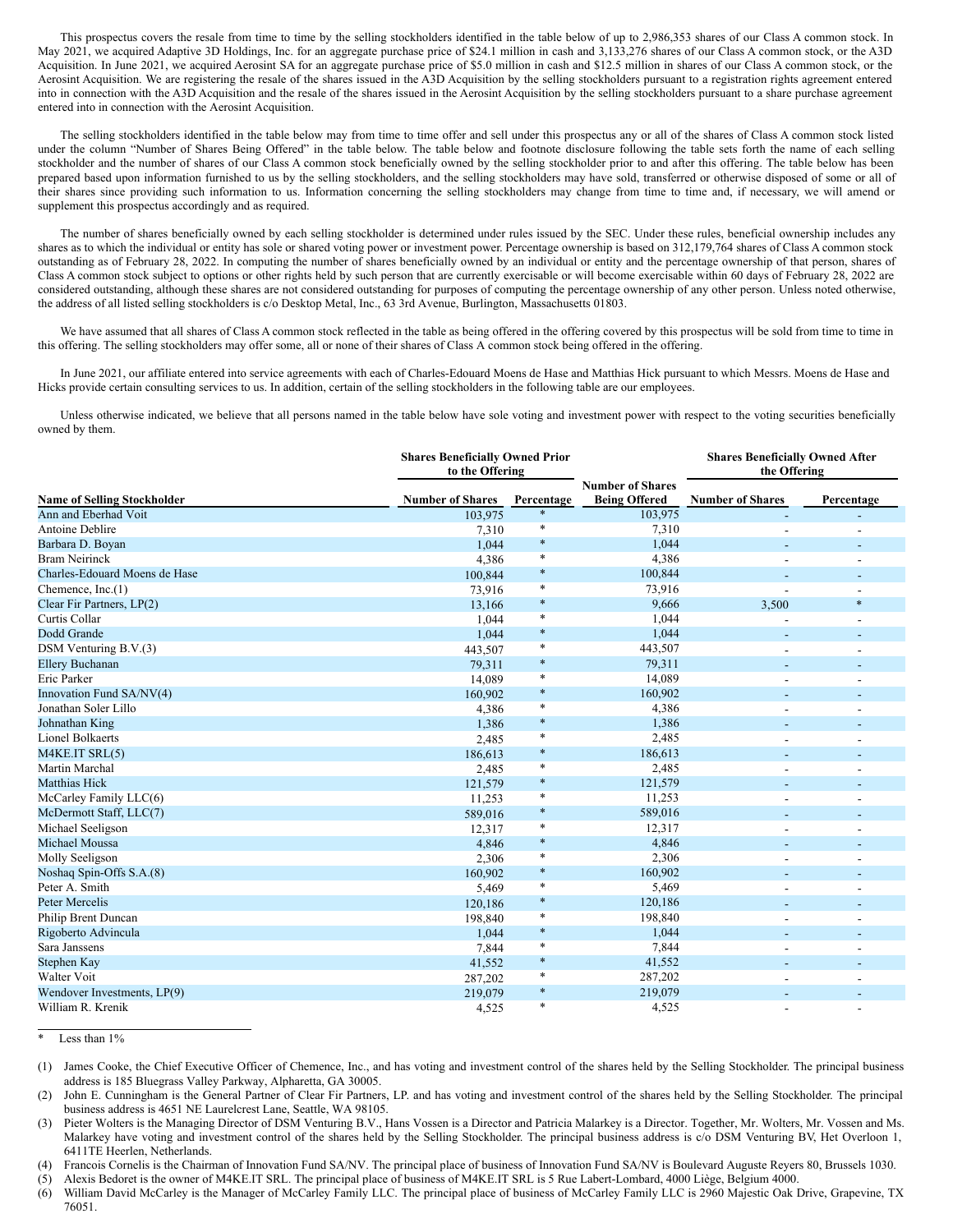- (7) The principal place of business of McDermott Staff, LLC is 4303 Glenleigh Drive, Dallas, TX 75220.
- (8) Noshaq Spin-Offs S.A., a public limited company, with its head office at 4031 Angleur, avenue Pré-Aily 4, is represented in accordance with its articles of association by S.R.L. OUSIA OPERATIONS, Managing Director, which is represented by Mr. Marc Foidart, and S.C.R.L. Venture Coaching, Director, which is represented by Mrs. Nathalie Benoit.
- (9) Dan Patterson is the Manager of Wendover Investments Management, LLC. The principal place of business of Wendover Investment LP is P.O. Box 140627, Dallas, Texas 75214.

## <span id="page-7-0"></span>**PLAN OF DISTRIBUTION**

We are registering 2,986,353 shares of Class A common stock for possible sale by the selling stockholders from time to time. We are required to pay all fees and expenses incident to the registration of the shares of our Class A common stock to be offered and sold pursuant to this prospectus.

The shares of Class A common stock beneficially owned by the selling stockholders covered by this prospectus may be offered and sold from time to time by the selling stockholders. As used in this prospectus, "selling stockholders" includes donees, pledgees, transferees or other successors in interest selling securities received from a selling stockholder as a gift, pledge, partnership distribution or other transfer. The selling stockholders will act independently of us in making decisions with respect to the timing, manner and size of each sale. Such sales may be made on one or more exchanges or in the over-the-counter market or otherwise, at prices and under terms then prevailing or at prices related to the then-current market price or in negotiated transactions. The selling stockholders may dispose of their shares by one or more of, or a combination of, the following methods:

- distributions to members, partners, stockholders or other equityholders of the selling stockholders;
- purchases by a broker-dealer as principal and resale by such broker-dealer for its own account pursuant to this prospectus;
- ordinary brokerage transactions and transactions in which the broker solicits purchasers;
- block trades in which the broker-dealer so engaged will attempt to sell the shares as agent but may position and resell a portion of the block as principal to facilitate the transaction;
- an over-the-counter distribution in accordance with the rules of the NYSE;
- through trading plans entered into by a selling stockholder pursuant to Rule 10b5-1 under the Exchange Act, that are in place at the time of an offering pursuant to this prospectus and any applicable prospectus supplement hereto that provide for periodic sales of their securities on the basis of parameters described in such trading plans;
- to or through underwriters or broker-dealers;
- in "at the market" offerings, as defined in Rule 415 under the Securities Act, at negotiated prices, at prices prevailing at the time of sale or at prices related to such prevailing market prices, including sales made directly on a national securities exchange or sales made through a market maker other than on an exchange or other similar offerings through sales agents;
- in privately negotiated transactions;
- in options transactions:
- through a combination of any of the above methods of sale; or
- any other method permitted pursuant to applicable law.

In addition, any shares that qualify for sale pursuant to Rule 144 may be sold under Rule 144 rather than pursuant to this prospectus. A selling stockholder that is an entity may elect to make an in-kind distribution of common stock to its members, partners, stockholders or other equityholders pursuant to the registration statement of which this prospectus forms a part by delivering a prospectus. To the extent that such members, partners, stockholders or other equityholders are not affiliates of ours, such members, partners, stockholders or other equityholders would thereby receive freely tradable shares of Class A common stock pursuant to a distribution pursuant to the registration statement of which this prospectus forms a part.

12

To the extent required, this prospectus may be amended or supplemented from time to time to describe a specific plan of distribution. In connection with distributions of the shares or otherwise, the selling stockholders may enter into hedging transactions with broker-dealers or other financial institutions. In connection with such transactions, broker-dealers or other financial institutions may engage in short sales of shares of our Class A common stock in the course of hedging the positions they assume with selling stockholders. The selling stockholders may also sell shares of our Class A common stock short and redeliver the shares to close out such short positions. The selling stockholders may also enter into option or other transactions with broker-dealers or other financial institutions that require the delivery to such broker-dealer or other financial institution of shares offered by this prospectus, which shares such broker-dealer or other financial institution may resell pursuant to this prospectus (as supplemented or amended to reflect such transaction). The selling stockholders may also pledge shares to a broker-dealer or other financial institution, and, upon a default, such broker-dealer or other financial institution, may effect sales of the pledged shares pursuant to this prospectus (as supplemented or amended to reflect such transaction).

A selling stockholder may enter into derivative transactions with third parties, or sell securities not covered by this prospectus to third parties in privately negotiated transactions. If the applicable prospectus supplement indicates, in connection with those derivatives, the third parties may sell securities covered by this prospectus and the applicable prospectus supplement, including in short sale transactions. If so, the third party may use securities pledged by any selling stockholder or borrowed from any selling stockholder or others to settle those sales or to close out any related open borrowings of stock, and may use securities received from any selling stockholder in settlement of those derivatives to close out any related open borrowings of stock. The third party in such sale transactions will be an underwriter and will be identified in the applicable prospectus supplement (or a post-effective amendment). In addition, any selling stockholder may otherwise loan or pledge securities to a financial institution or other third party that in turn may sell the securities short using this prospectus. Such financial institution or other third party may transfer its economic short position to investors in our securities or in connection with a concurrent offering of other securities.

In effecting sales, broker-dealers or agents engaged by the selling stockholders may arrange for other broker-dealers to participate. Broker-dealers or agents may receive commissions, discounts or concessions from the selling stockholders in amounts to be negotiated immediately prior to the sale.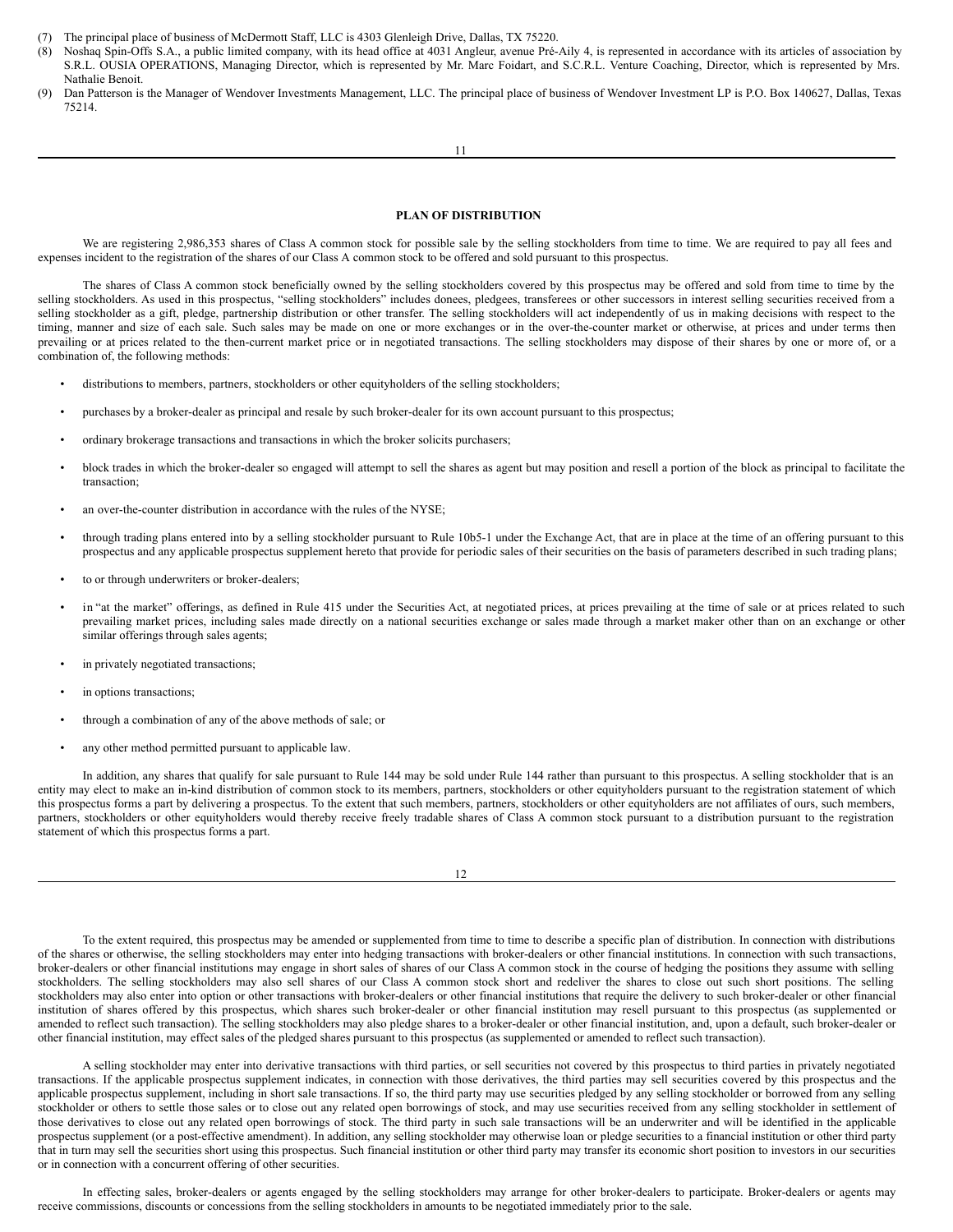In offering the shares covered by this prospectus, the selling stockholders and any broker-dealers who execute sales for the selling stockholders may be deemed to be "underwriters" within the meaning of the Securities Act in connection with such sales. Any profits realized by the selling stockholders and the compensation of any brokerdealer may be deemed to be underwriting discounts and commissions.

In order to comply with the securities laws of certain states, if applicable, the shares must be sold in such jurisdictions only through registered or licensed brokers or dealers. In addition, in certain states the shares may not be sold unless they have been registered or qualified for sale in the applicable state or an exemption from the registration or qualification requirement is available and is complied with.

We have advised the selling stockholders that the anti-manipulation rules of Regulation M under the Exchange Act may apply to sales of shares in the market and to the activities of the selling stockholders and their affiliates. In addition, we will make copies of this prospectus available to the selling stockholders for the purpose of satisfying the prospectus delivery requirements of the Securities Act. The selling stockholders may indemnify any broker-dealer that participates in transactions involving the sale of the shares against certain liabilities, including liabilities arising under the Securities Act.

At the time a particular offer of shares is made, if required, a prospectus supplement will be distributed that will set forth the number of shares being offered and the terms of the offering, including the name of any underwriter, dealer or agent, the purchase price paid by any underwriter, any discount, commission and other item constituting compensation, any discount, commission or concession allowed or reallowed or paid to any dealer, and the proposed selling price to the public.

#### 13

## <span id="page-8-0"></span>**LEGAL MATTERS**

Latham & Watkins LLP will pass upon certain legal matters relating to the sale of the securities offered hereby on behalf of Desktop Metal, Inc. Additional legal matters may be passed upon for us, the selling stockholders, or any underwriters, dealers or agents, by counsel that we will name in the applicable prospectus supplement. Certain attorneys affiliated with Latham & Watkins LLP own shares of our Class A common stock.

#### <span id="page-8-1"></span>**EXPERTS**

The financial statements of Desktop Metal, Inc. and its subsidiaries as of and for the years ended December 31, 2021 and 2020 incorporated by reference in this Prospectus, and the effectiveness of Desktop Metal Inc.'s internal control over financial reporting, have been audited by Deloitte & Touche LLP, an independent registered public accounting firm, as stated in their reports which express an unqualified opinion on the financial statements and an adverse opinion on the effectiveness of Desktop Metal, Inc.'s internal control over financial reporting. Such financial statements are incorporated by reference in reliance upon the report of such firm given upon their authority as experts in accounting and auditing.

The consolidated financial statements of The ExOne Company for the years ended December 31, 2020 and 2019 incorporated by reference in Desktop Metal, Inc.'s Amendment to the Current Report on Form 8-K filed with the Securities and Exchange [Commission](http://www.sec.gov/ix?doc=/Archives/edgar/data/1754820/000110465921149069/tm2134989d1_8k.htm) on December 13, 2021 have been audited by Schneider Downs & Co., Inc., independent registered public accounting firm, as set forth in their report thereon incorporated by reference therein, and incorporated herein by reference. Such consolidated financial statements are incorporated herein in reliance upon the report of Schneider Downs & Co., Inc. pertaining to such consolidated financial statements given on the authority of such firm as experts in accounting and auditing.

14

#### **PART II**

## **INFORMATION NOT REQUIRED IN PROSPECTUS**

#### **Item 14.** *Other Expenses of Issuance and Distribution*

The following is an estimate of the expenses (all of which are to be paid by the registrant) that we may incur in connection with the securities being registered hereby.

| Securities and Exchange Commission registration fee | 3,996 |
|-----------------------------------------------------|-------|
| FINRA filing fee                                    |       |
| Accountants' fees and expenses                      |       |
| Legal fees and expenses                             |       |
| Blue Sky fees and expenses                          |       |
| Transfer Agent's fees and expenses                  |       |
| Printing and engraving expenses                     |       |
| Miscellaneous                                       |       |
| Total expenses                                      |       |
|                                                     |       |

**\*** To be filed by amendment.

#### **Item 15.** *Indemnification of Directors and Of icers*

Section 102 of the General Corporation Law of the State of Delaware permits a corporation to eliminate the personal liability of directors of a corporation to the corporation or its stockholders for monetary damages for a breach of fiduciary duty as a director, except where the director breached his duty of loyalty, failed to act in good faith, engaged in intentional misconduct or knowingly violated a law, authorized the payment of a dividend or approved a stock repurchase in violation of Delaware corporate law or obtained an improper personal benefit. Our restated certificate of incorporation provides that no director of the Registrant shall be personally liable to it or its stockholders for monetary damages for any breach of fiduciary duty as a director, notwithstanding any provision of law imposing such liability, except to the extent that the General Corporation Law of the State of Delaware prohibits the elimination or limitation of liability of directors for breaches of fiduciary duty.

Section 145 of the General Corporation Law of the State of Delaware provides that a corporation has the power to indemnify a director, officer, employee, or agent of the corporation, or a person serving at the request of the corporation for another corporation, partnership, joint venture, trust or other enterprise in related capacities against expenses (including attorneys' fees), judgments, fines and amounts paid in settlement actually and reasonably incurred by the person in connection with an action, suit or proceeding to which he was or is a party or is threatened to be made a party to any threatened, ending or completed action, suit or proceeding by reason of such position, if such person acted in good faith and in a manner he reasonably believed to be in or not opposed to the best interests of the corporation, and, in any criminal action or proceeding, had no reasonable cause to believe his conduct was unlawful, except that, in the case of actions brought by or in the right of the corporation, no indemnification shall be made with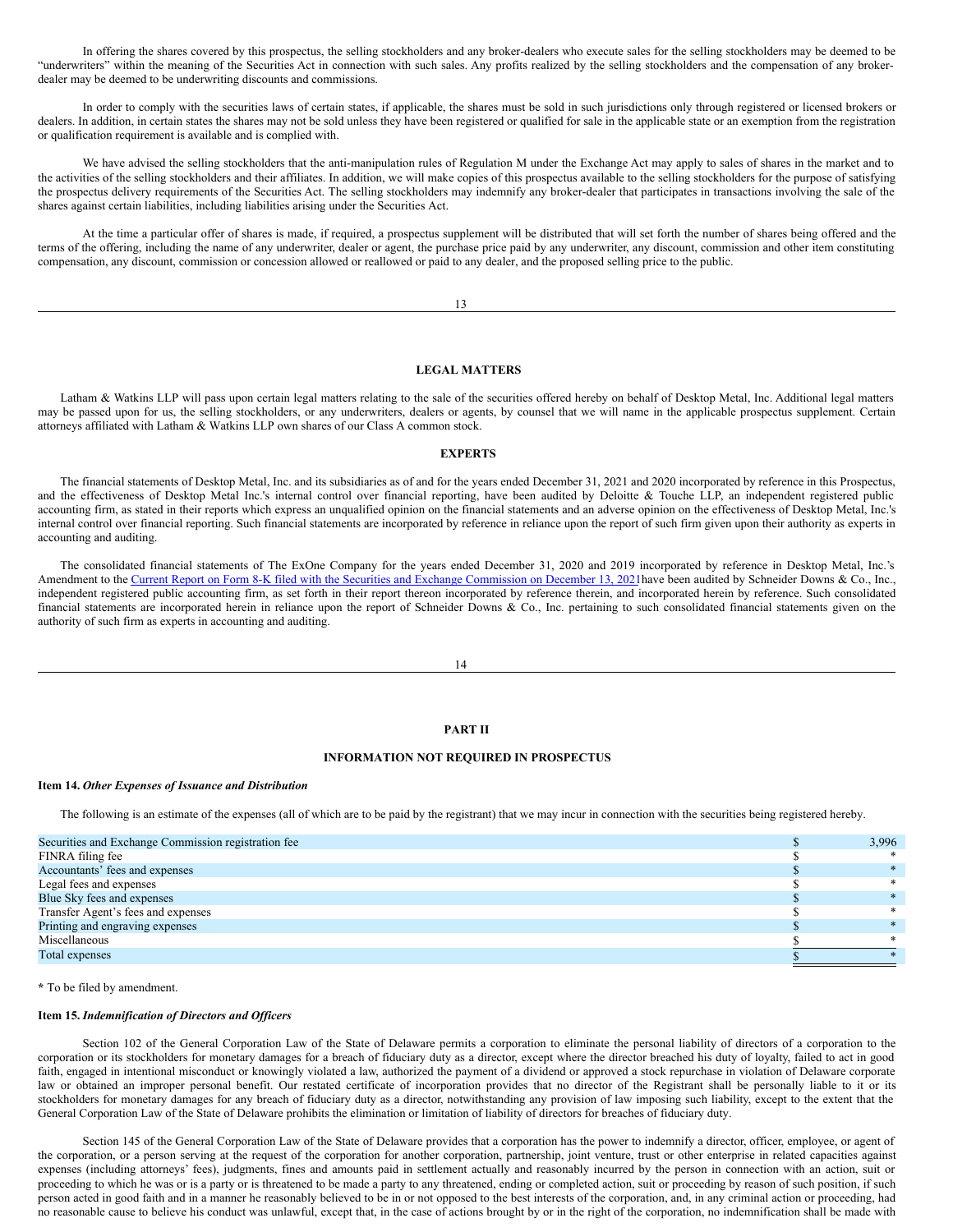respect to any claim, issue or matter as to which such person shall have been adjudged to be liable to the corporation unless and only to the extent that the Court of Chancery or other adjudicating court determines that, despite the adjudication of liability but in view of all of the circumstances of the case, such person is fairly and reasonably entitled to indemnity for such expenses which the Court of Chancery or such other court shall deem proper.

Our certificate of incorporation provides that we will indemnify each person who was or is a party or threatened to be made a party to any threatened, pending or completed action, suit or proceeding (other than an action by or in the right of us) by reason of the fact that he or she is or was, or has agreed to become, a director or officer, or is or was serving, or has agreed to serve, at our request as a director, officer, partner, employee or trustee of, or in a similar capacity with, another corporation, partnership, joint venture, trust or other enterprise (all such persons being referred to as an "Indemnitee"), or by reason of any action alleged to have been taken or omitted in such capacity, against all expenses (including attorneys' fees), judgments, fines and amounts paid in settlement actually and reasonably incurred in connection with such action, suit or proceeding and any appeal therefrom, if such Indemnitee acted in good faith and in a manner he or she reasonably believed to be in, or not opposed to, our best interests, and, with respect to any criminal action or proceeding, he or she had no reasonable cause to believe his or her conduct was unlawful. Our restated certificate of incorporation provides that we will indemnify any Indemnitee who was or is a party to an action or suit by or in the right of us to procure a judgment in our favor by reason of the fact that the Indemnitee is or was, or has agreed to become, a director or officer, or is or was serving, or has agreed to serve, at our request as a director, officer, partner, employee or trustee of, or in a similar capacity with, another corporation, partnership, joint venture, trust or other enterprise, or by reason of any action alleged to have been taken or omitted in such capacity, against all expenses (including attorneys' fees) and, to the extent permitted by law, amounts paid in settlement actually and reasonably incurred in connection with such action, suit or proceeding, and any appeal therefrom, if the Indemnitee acted in good faith and in a manner he or she reasonably believed to be in, or not opposed to, our best interests, except that no indemnification shall be made with respect to any claim, issue or matter as to which such person shall have been adjudged to be liable to us, unless a court determines that, despite such adjudication but in view of all of the circumstances, he or she is entitled to indemnification of such expenses. Notwithstanding the foregoing, to the extent that any Indemnitee has been successful, on the merits or otherwise, he or she will be indemnified by us against all expenses (including attorneys' fees) actually and reasonably incurred in connection therewith. Expenses must be advanced to an Indemnitee under certain circumstances.

We have entered into indemnification agreements with each of our directors and officers. These indemnification agreements may require us, among other things, to indemnify our directors and officers for some expenses, including attorneys' fees, judgments, fines and settlement amounts incurred by a director or officer in any action or proceeding arising out of his or her service as one of our directors or officers, or any of our subsidiaries or any other company or enterprise to which the person provides services at our request.

We maintain a general liability insurance policy that covers certain liabilities of directors and officers of our corporation arising out of claims based on acts or omissions in their capacities as directors or officers.

In any underwriting agreement we enter into in connection with the sale of Class A common stock being registered hereby, the underwriters will agree to indemnify, under certain conditions, us, our directors, our officers and persons who control us within the meaning of the Securities Act of 1933, as amended, against certain liabilities.

## **Item 16.** *Exhibits*

| Exhibit<br><b>Number</b> | <b>Description</b>                                                                                                                                                                         |  |  |  |
|--------------------------|--------------------------------------------------------------------------------------------------------------------------------------------------------------------------------------------|--|--|--|
| 3.1                      | Second Amended and Restated Certificate of Incorporation of Desktop Metal, Inc. (incorporated by reference to the Company's Current Report on Form 8-K<br>filed on December 14, 2020).     |  |  |  |
| 3.2                      | Amended and Restated Bylaws of Desktop Metal, Inc. (incorporated by reference to the Company's Current Report on Form 8-K filed on December 14,<br>$2020$ ).                               |  |  |  |
| 4.1                      | Form of Specimen Certificate Representing Class A Common Stock (incorporated by reference to the Company's Registration Statement on Form S-1 filed<br>on March 8, 2019).                  |  |  |  |
| 5.1                      | Opinion of Latham & Watkins LLP. (incorporated by reference to Exhibit 5.1 of Amendment No. 1 to the Company's Registration Statement on Form S-1<br>filed with the SEC on July 12, 2021). |  |  |  |
| 23.1                     | Consent of Latham & Watkins LLP (included in Exhibit 5.1).                                                                                                                                 |  |  |  |
| 23.2                     | Consent of Deloitte & Touche LLP, independent registered public accounting firm.                                                                                                           |  |  |  |
| 23.3                     | Consent of Schneider Downs & Co., Inc., independent registered public accounting firm.                                                                                                     |  |  |  |
| 24.1                     | Powers of Attorney (incorporated by reference to initial filing of the registration statement).                                                                                            |  |  |  |

#### II-2

#### **Item 17.** *Undertakings*

(a) The undersigned registrant hereby undertakes:

- (1) To file, during any period in which offers or sales are being made, a post-effective amendment to this registration statement:
	- (i) To include any prospectus required by Section  $10(a)(3)$  of the Securities Act of 1933;

(ii) To reflect in the prospectus any facts or events arising after the effective date of the registration statement (or the most recent post-effective amendment thereof) which, individually or in the aggregate, represent a fundamental change in the information set forth in the registration statement; and

(iii) To include any material information with respect to the plan of distribution not previously disclosed in the registration statement or any material change to such information in the registration statement;

*provided, however*, that paragraphs (a)(1)(i), (a)(1)(ii), and (a)(1)(iii) above do not apply if the information required to be included in a post-effective amendment by those paragraphs is contained in reports filed with or furnished to the Commission by the registrant pursuant to section 13 or section 15(d) of the Securities Exchange Act of 1934 that are incorporated by reference in the registration statement, or is contained in a form of prospectus filed pursuant to Rule 424(b) that is a part of the registration statement.

(2) That, for the purpose of determining any liability under the Securities Act of 1933, each such post-effective amendment shall be deemed to be a new registration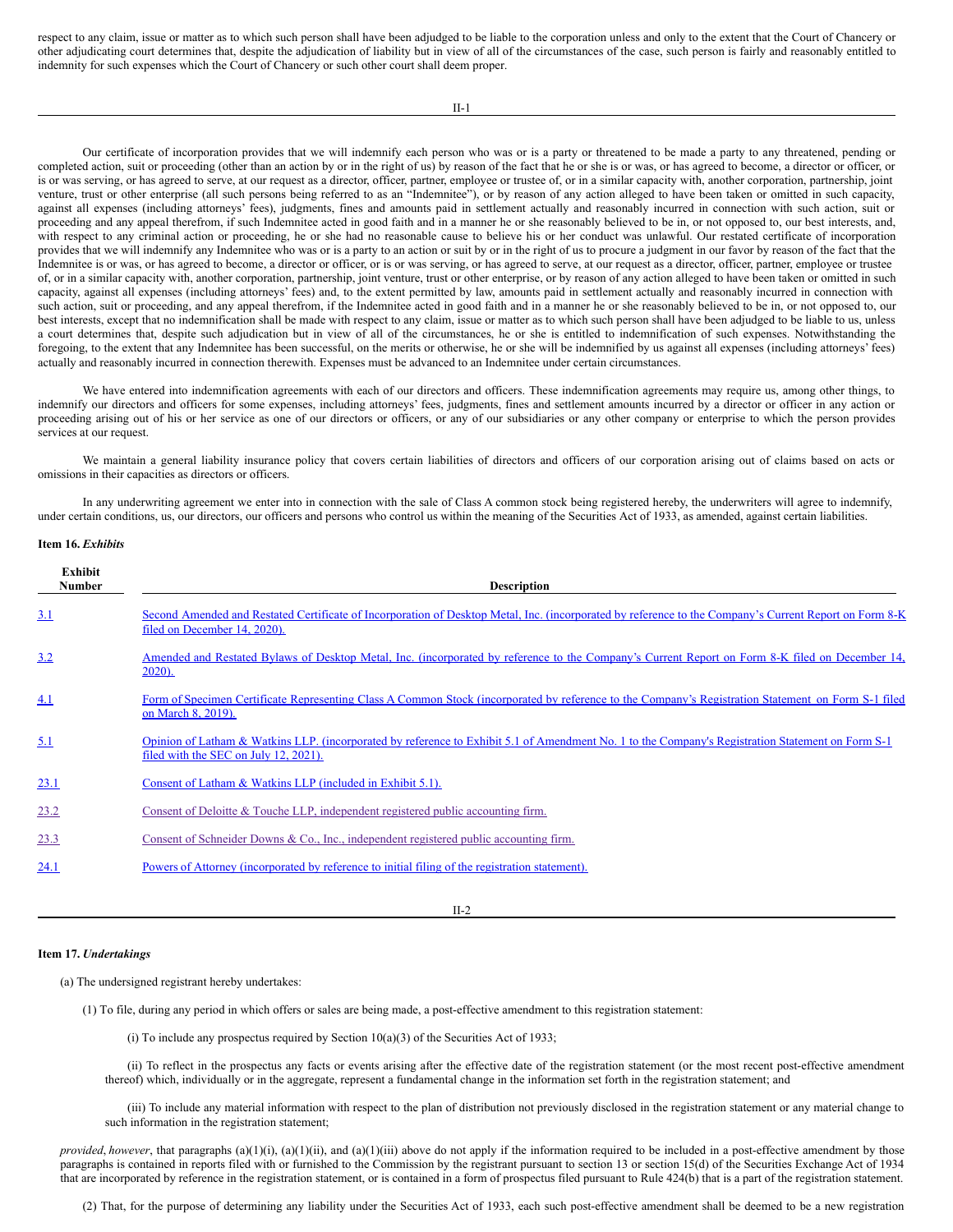statement relating to the securities offered therein, and the offering of such securities at that time shall be deemed to be the initial bona fide offering thereof.

(3) To remove from registration by means of a post-effective amendment any of the securities being registered which remain unsold at the termination of the offering.

(5) That, for the purpose of determining liability under the Securities Act of 1933 to any purchaser:

(A) Each prospectus filed by the registrant pursuant to Rule 424(b)(3) shall be deemed to be part of the registration statement as of the date the filed prospectus was deemed part of and included in the registration statement; and

(B) Each prospectus required to be filed pursuant to Rule 424(b)(2), (b)(5), or (b)(7) as part of a registration statement in reliance on Rule 430B relating to an offering made pursuant to Rule  $415(a)(1)(i)$ , (vii), or (x) for the purpose of providing the information required by section 10(a) of the Securities Act of 1933 shall be deemed to be part of and included in the registration statement as of the earlier of the date such form of prospectus is first used after effectiveness or the date of the first contract of sale of securities in the offering described in the prospectus. As provided in Rule 430B, for liability purposes of the issuer and any person that is at that date an underwriter, such date shall be deemed to be a new effective date of the registration statement relating to the securities in the registration statement to which that prospectus relates, and the offering of such securities at that time shall be deemed to be the initial bona fide offering thereof. *Provided*, *however*, that no statement made in a registration statement or prospectus that is part of the registration statement or made in a document incorporated or deemed incorporated by reference into the registration statement or prospectus that is part of the registration statement will, as to a purchaser with a time of contract of sale prior to such effective date, supersede or modify any statement that was made in the registration statement or prospectus that was part of the registration statement or made in any such document immediately prior to such effective date.

| ۰.     |  |
|--------|--|
| ×<br>٠ |  |

(b) The undersigned registrant hereby undertakes that, for purposes of determining any liability under the Securities Act of 1933, each filing of the registrant's annual report pursuant to Section 13(a) or Section 15(d) of the Securities Exchange Act of 1934 (and, where applicable, each filing of an employee benefit plan's annual report pursuant to section 15(d) of the Securities Exchange Act of 1934) that is incorporated by reference in the registration statement shall be deemed to be a new registration statement relating to the securities offered therein, and the offering of such securities at that time shall be deemed to be the initial *bona fide* offering thereof.

(h) Insofar as indemnification for liabilities arising under the Securities Act of 1933 may be permitted to directors, officers and controlling persons of the registrant pursuant to the foregoing provisions, or otherwise, the registrant has been advised that in the opinion of the Securities and Exchange Commission such indemnification is against public policy as expressed in the Securities Act and is, therefore, unenforceable. In the event that a claim for indemnification against such liabilities (other than the payment by the registrant of expenses incurred or paid by a director, officer or controlling person of the registrant in the successful defense of any action, suit or proceeding) is asserted by such director, officer or controlling person in connection with the securities being registered, the registrant will, unless in the opinion of its counsel the matter has been settled by controlling precedent, submit to a court of appropriate jurisdiction the question whether such indemnification by it is against public policy as expressed in the Securities Act and will be governed by the final adjudication of such issue.

II-4

#### **SIGNATURES**

Pursuant to the requirements of the Securities Act of 1933, as amended, the registrant certifies that it has reasonable grounds to believe that it meets all of the requirements for filing on Form S-3 and has duly caused this registration statement to be signed on its behalf by the undersigned, thereunto duly authorized, in the City of Burlington, Commonwealth of Massachusetts, on March 15, 2022.

## **DESKTOP METAL, INC.**

Ric Fulop Chief Executive Officer and Chairman

Pursuant to the requirements of the Securities Act of 1933, as amended, this registration statement has been signed below by the following persons in the capacities and on the dates indicated.

| <b>Signature</b>                         | <b>Title</b>                                                                              | Date           |
|------------------------------------------|-------------------------------------------------------------------------------------------|----------------|
| $/s/$ Ric Fulop<br>Ric Fulop             | Chief Executive Officer and Chairman (principal executive officer)                        | March 15, 2022 |
| /s/ James Haley<br>James Haley           | Chief Financial Officer (principal financial officer and principal<br>accounting officer) | March 15, 2022 |
| *<br><b>Scott Dussault</b>               | Director                                                                                  | March 15, 2022 |
| /s/ James Eisenstein<br>James Eisenstein | Director                                                                                  | March 15, 2022 |
| *<br>Dayna Grayson                       | Director                                                                                  | March 15, 2022 |
| *<br>Leo Hindery, Jr.                    | Director                                                                                  | March 15, 2022 |
| *<br>Wen Hsieh                           | Director                                                                                  | March 15, 2022 |

By: /s/ Ric Fulop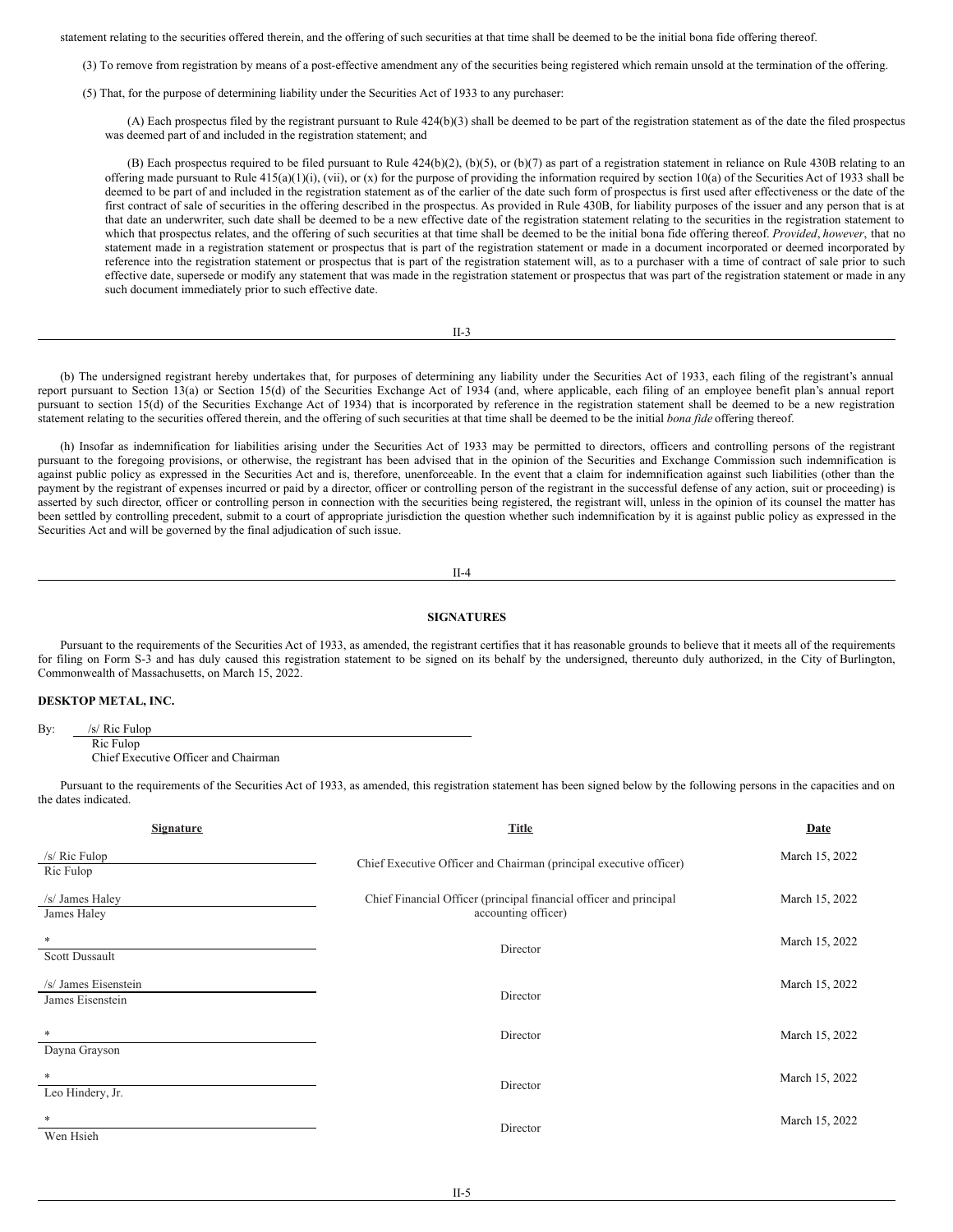| $\ast$<br>Jeff Immelt                               | Director | March 15, 2022 |
|-----------------------------------------------------|----------|----------------|
| *<br>Stephen Nigro                                  | Director | March 15, 2022 |
| $\ast$<br>Steve Papa                                | Director | March 15, 2022 |
| *<br>Bilal Zuberi                                   | Director | March 15, 2022 |
| *By: /s/ Ric Fulop<br>Ric Fulop<br>Attorney-in-fact |          |                |

I I - 6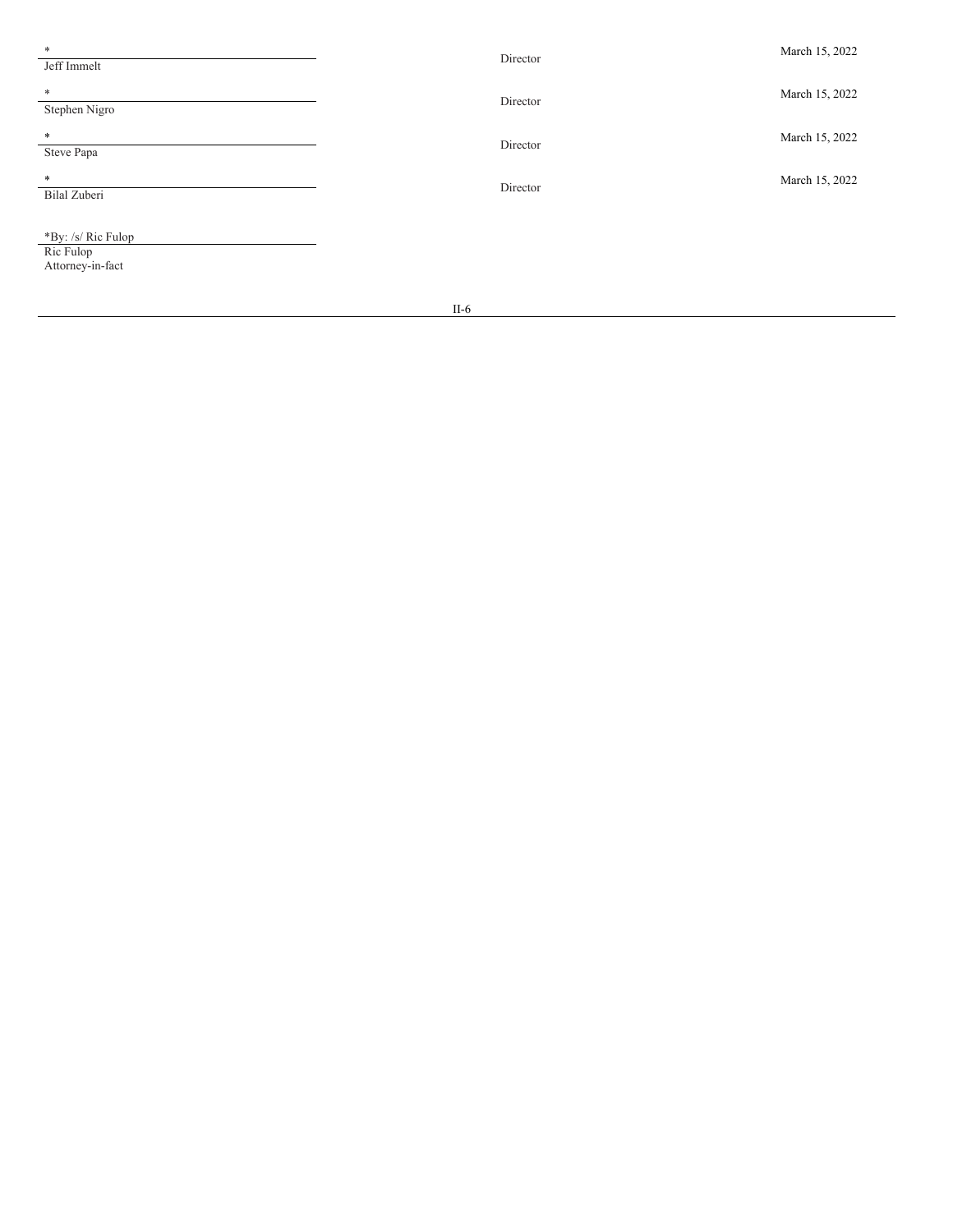## <span id="page-12-0"></span>**CONSENT OF INDEPENDENT REGISTERED PUBLIC ACCOUNTING FIRM**

We consent to the incorporation by reference in this Registration Statement 333-257581 on Form S-3 of our reports dated March 15, 2022, relating to the financial statements of Desktop Metal, Inc. and the effectiveness of Desktop Metal, Inc.'s internal control over financial reporting, appearing in the Annual Report on Form 10-K of Desktop Metal Inc. for the year ended December 31, 2021. We also consent to the reference to us under the heading "Experts" in such Registration Statement.

/s/ Deloitte & Touche LLP

Boston, Massachusetts

March 15, 2022